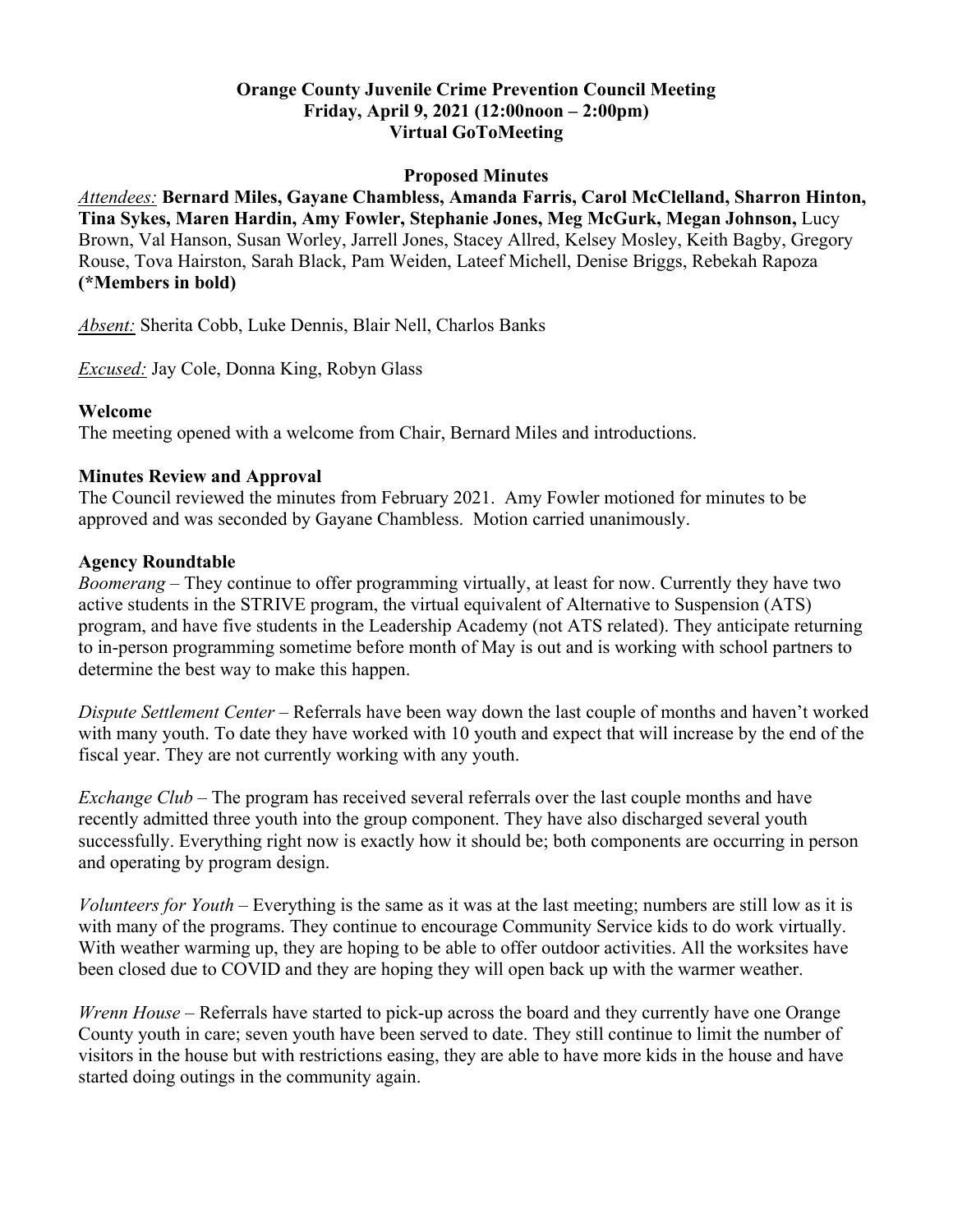## **JJ Data Report**

January – 8 juveniles at intake, 38 complaints received, 2 undisciplined petition, 3 school-based complaints\*, 4 approved for court, 4 juveniles diverted, 0 closed, 0 placed in detention, 0 at Wrenn House, and electronic monitoring data not available.

February - 4 juveniles at intake, 8 complaints received, 1 undisciplined petition, 4 school-based complaints, 3 approved for court, 1 juvenile diverted, 0 closed, 2 placed in detention for a total of 17 days, 1 at Wrenn House for 21 days, and 5 youth on electronic monitoring for a total of 84 days.

Raise the Age (calendar) YTD (February): 4 juveniles (projected 8) at intake with 8 complaints (projected 19)

## **Q: What does EM stand for?**

**A:** Electronic Monitoring. They try to use this as an alternative to detention.

## **Q: What types of offenses were the school based for January and February?**

**A:** Amanda will get more information because this category appears to be reporting fiscal year-to-date, not just for the particular month. She will inquire into whether this category can be reported monthly to match with the rest of the chart.

\*column appears to be the only one that is reported FY to date; will check on this for next time

## **JCPC Business**

*Request for Letter of Support –* Bernard received a request from Sarah Black with Exchange Club for a letter of support from the JCPC for a new program, Youth Healthy Sexuality Treatment Program. The application is for funding for intensive intervention services for youth with a background of sexual offense, ranging from mild offenses up to assault. They are looking to work with this population to help rehabilitate, ensure safety back in the community and to prevent recidivism. The programming would be two-pronged: in-home counseling and group. They are working with an evidence-based program invented in Canada but applied here in the US working with teens with this history and also victims of sexual assault. The in-home counseling will involve both the youth and parents, and will focus on the history of the offense, why the risk factors are present and what is going on in the family system that caused the youth to have those potential risk factors. The group sessions are for the youth and topics will include healthy skills on communication and negotiation, understanding healthy sexuality, peer pressure, and family violence.

Denise clarified that the funding source is not JCPC, but rather a separate RFP for Department funds. However, because programs are going into the community to provide services, the Department likes to get buy-in from the local partners, including the JCPC, and to also make sure there is no duplication of services.

Gayane Chambless motioned for JCPC to provide a letter of support for the Youth Healthy Sexuality Treatment Program and was seconded by Amanda Farris. Motion carried unanimously.

*Funding Committee Report* – Funding presentations occurred virtually this year. Applications were received for the following programs: Boomerang, Parent Teen Solutions, Wrenn House, Restitution/Community Service, Teen Court, Mediation/Conflict Resolution, and JCPC Admin. The Funding Committee met and is making the following recommendations: JCPC Admin - \$14,157; Mediation/Conflict Resolution - \$62,400; Teen Court - \$74,625; Restitution/Community Service - \$83,655; Wrenn House - \$16,475; and Parent Teen Solutions - \$60,760. Today the Funding Committee is not in a position to offer a recommendation on Boomerang's application and Denise will continue working with agency.

 *JCPC Admin*: Sharron Hinton made a motion that JCPC Admin be funded at \$14,157 and was seconded by Meg McGurk. Motion carried unanimously.